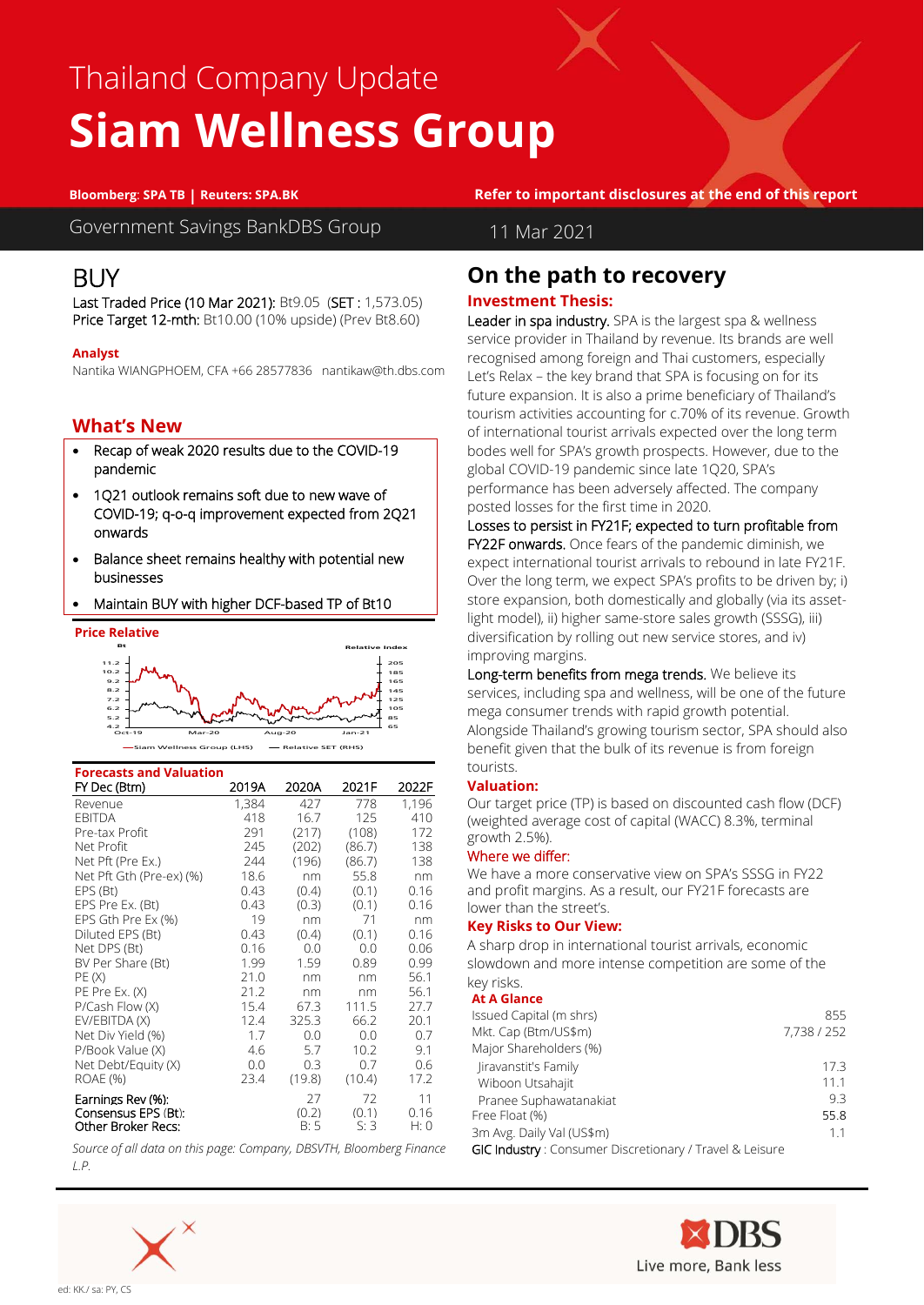

### **WHAT'S NEW**

#### **Bottoming out in 1Q21**

First losses since initial public offering (IPO): SPA posted a loss of Bt215m (vs net profit of Bt246m) in 2020 mainly due to the COVID-19 pandemic which led to a plunge in inbound tourists in 2020, from 39.8m in 2019 to 6.7m in 2020. Given that c.70% of SPA's revenue is from foreign tourists, its SSSG dropped 67% y-o-y. SPA has continued with measures to control costs including pay cuts and rental negotiations. However, this has not been sufficient to cover its revenue drop. The company's earnings were understated by Bt20m compared to pre-Thai Financial Reporting Standard 16 (TFRS 16). At end-2020, the company operated a total of 70 stores including five overseas stores (vs 63 stores at end-2019).

### Expected to bottom out in 1Q21 before improving q-o-q

from 2Q21 onwards: After the emergence of new COVID-19 clusters in Thailand in late December 2020, the Centre for COVID-19 Situation Administration (CCSA) announced several measures to contain the outbreak. In January 2021, SPA had to temporarily shut down some of its branches but reopened some stores in February 2021. Currently, c.70% of SPA's branches have reopened. The branches that remain closed are mostly located in tourist areas or in hotels that have not been reopened.

With the new pandemic wave, we expect SPA's performance to remain weak in 1Q21 before improving qo-q in terms of revenue from 2Q21 onwards. This is due to the resumption of local activities and stronger recovery expected in 2H21 due to the gradual recovery of inbound tourism. The Thai government is now planning to reduce the quarantine period from 14 to 7 days for vaccinated and COVID-19-free foreign tourists from 1 April 2021. It may lift quarantine measures completely from 1 October 2021 if Thailand achieves its vaccination target by then. The relaxation of entry restrictions is pending approval by CCSA.

Balance sheet remains strong: At end 2020, SPA's net gearing was still at very low levels of 0.3x (excluding finance lease under TFRS16). The company had cash on hand of Bt115m along with credit facility and additional soft loan credit from the Government Savings Bank (GSB) totaling c. Bt100m, while its current cash burn rate per month is less than Bt10m. We believe that the company will not face any financial difficulties over the short to medium term. It does not have any plans to raise capital at the moment.

#### Potential upsides from hemp and new businesses:

According to its management, SPA is interested in hemp and cannabis related businesses. It has been preparing to launch spa treatments and products related to hemp and cannabis. Roll outs are now pending the government's green light. The company believes that these products will excite the market and draw new customers.

The company is also planning to launch new wellness businesses, mainly focusing on local guests in 2H21. SPA believes that its new business will receive the good feedback from customers due to the rising popularity of the wellness segment. This will help boost the company's revenue from 2H21 onwards. However, further details on this new business will only be disclosed to the public at a later date. Currently, we have not factored SPA's hemp and cannabis products as well as the new business, all of which could provide potential upside.

Fine-tune FY21/22F earnings forecast, based on impact of new pandemic wave. We have reflected the softer-thanexpected results in 2020 mainly on the higher-thanexpected costs. In 2021, we assume a more conservative earnings before interest and taxes (EBIT) margin. We believe that the company's rental discount might drop from 2Q21 onwards after the COVID-19 pandemic eases. In 2021, we have assumed a more positive EBIT margin on better cost leverage as the company remains focused on cost controls. We are now pencilling in deeper negative SSSG numbers and EBIT margins (changes summarised in the table below) in our forecast models.

### **Key assumption revisions**

|                | FY21F |                            | FY22F |            |
|----------------|-------|----------------------------|-------|------------|
| Growth         | Old - | 'New                       | Old.  | <b>New</b> |
| SSSG - overall | 34%   | 34%                        | 45%   | 42%        |
| EBIT margin    |       | $(8.1\%)$ $(12.6\%)$ 13.7% |       | 14.8%      |

*Source: Company, DBS Vickers*

Reiterate BUY call with higher TP of Bt10.0. After revising our earnings forecasts, our DCF-based TP inches up to Bt10.0. We believe that the market has priced in SPA's soft performance, as its share price is still a laggard compared to pre-COVID levels. In the long term, we believe the company should be able to resume its steady earnings growth alongside the expected recovery of tourism activities. Given the potential upside, we maintain our BUY call on SPA.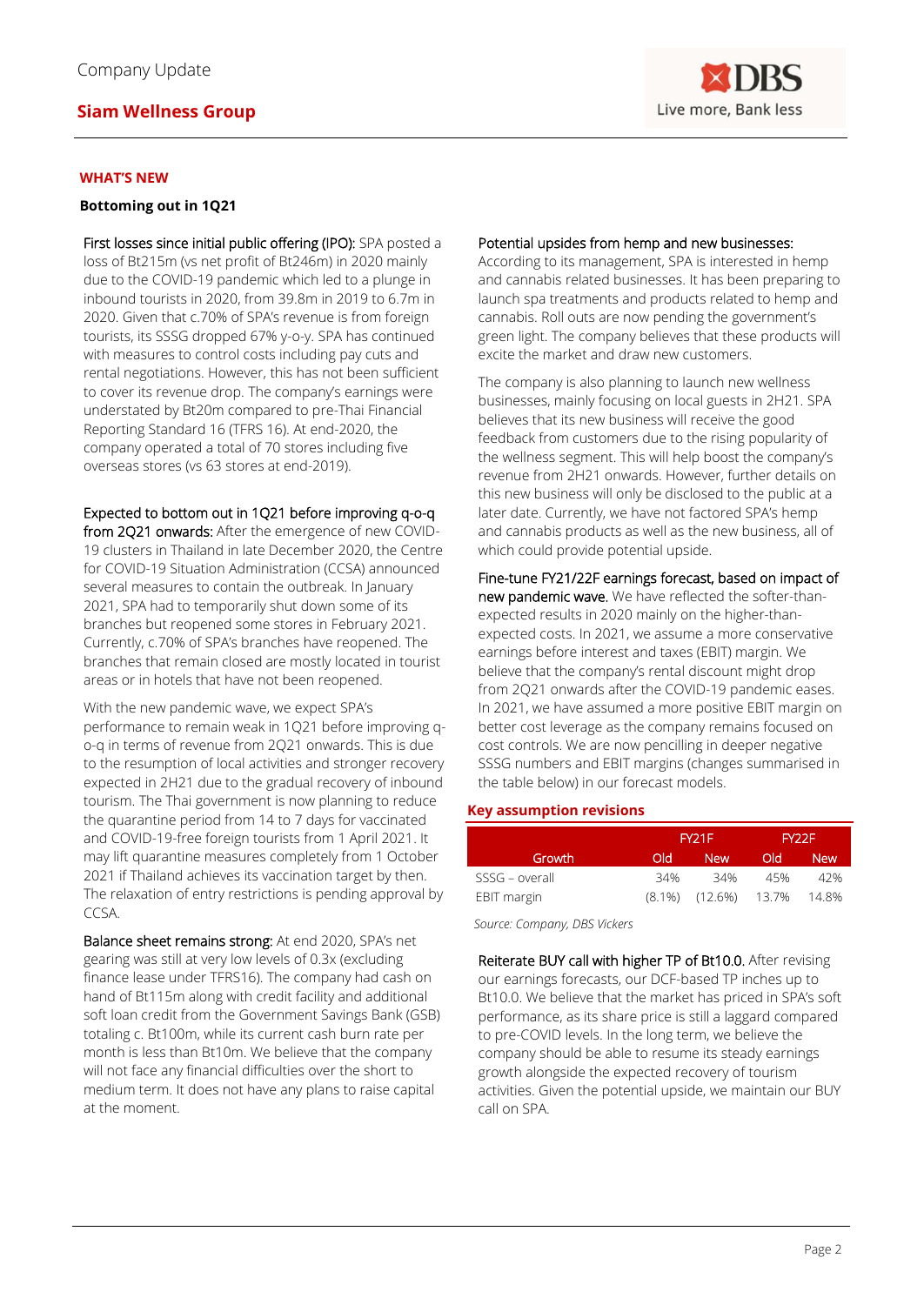**NRS** Live more, Bank less

# **Company Background**

SPA provides spa services to both local Thais and foreign customers under its brands "RarinJinda Wellness Spa", "Let's Relax" and "Baan Suan Massage". In late 2018, the company added new services under the brands "Stretch Me by Let's Relax" (stretching services) and "Face Care by Let's Relax" (facial services).

#### **Historical PE and PB bands**



*Source: Bloomberg Finance L.P., DBSVTH estimates*

#### **Quarterly / Interim Income Statement (Btm)**

| FY Dec                  | 4Q2019 | 3Q2020 | 4Q2020  | % chg yoy | % chg qoq |
|-------------------------|--------|--------|---------|-----------|-----------|
|                         |        |        |         |           |           |
| Revenue                 | 338    | 76.2   | 81.4    | (75.9)    | 6.7       |
| Cost of Goods Sold      | (227)  | (97.8) | (127)   | (44.2)    | 29.3      |
| <b>Gross Profit</b>     | 111    | (21.6) | (45.1)  | nm        | (109.3)   |
| Other Oper. (Exp)/Inc   | (32.8) | (30.4) | (37.5)  | 14.2      | 23.4      |
| <b>Operating Profit</b> | 78.2   | (51.9) | (82.6)  | (205.7)   | 59.1      |
| Other Non Opg (Exp)/Inc | 5.47   | 0.53   | 1.86    | (66.0)    | 252.5     |
| Associates & JV Inc     | 0.0    | 0.0    | 0.0     | nm        | nm        |
| Net Interest (Exp)/Inc  | (2.2)  | (2.7)  | (4.6)   | (105.6)   | (68.3)    |
| Exceptional Gain/(Loss) | 1.32   | 0.0    | 0.0     | nm        | nm        |
| Pre-tax Profit          | 82.7   | (54.1) | (85.3)  | nm        | (57.6)    |
| Tax                     | (13.7) | (0.8)  | 14.4    | (205.3)   | (1,870.7) |
| Minority Interest       | 0.12   | 0.0    | 0.0     | (99.7)    | nm        |
| Net Profit              | 69.2   | (55.0) | (71.0)  | nm        | 29.1      |
| Net Profit bef Except.  | 67.8   | (55.0) | (71.0)  | nm        | 29.1      |
| <b>EBITDA</b>           | 229    | 142    | 208     | (8.9)     | 46.8      |
| <b>Margins (%)</b>      |        |        |         |           |           |
| Gross Margins           | 32.9   | (28.3) | (55.5)  |           |           |
| Opg Profit Margins      | 23.1   | (68.1) | (101.5) |           |           |
| Net Profit Margins      | 20.5   | (72.1) | (87.2)  |           |           |

*Source: Company, DBS Vickers*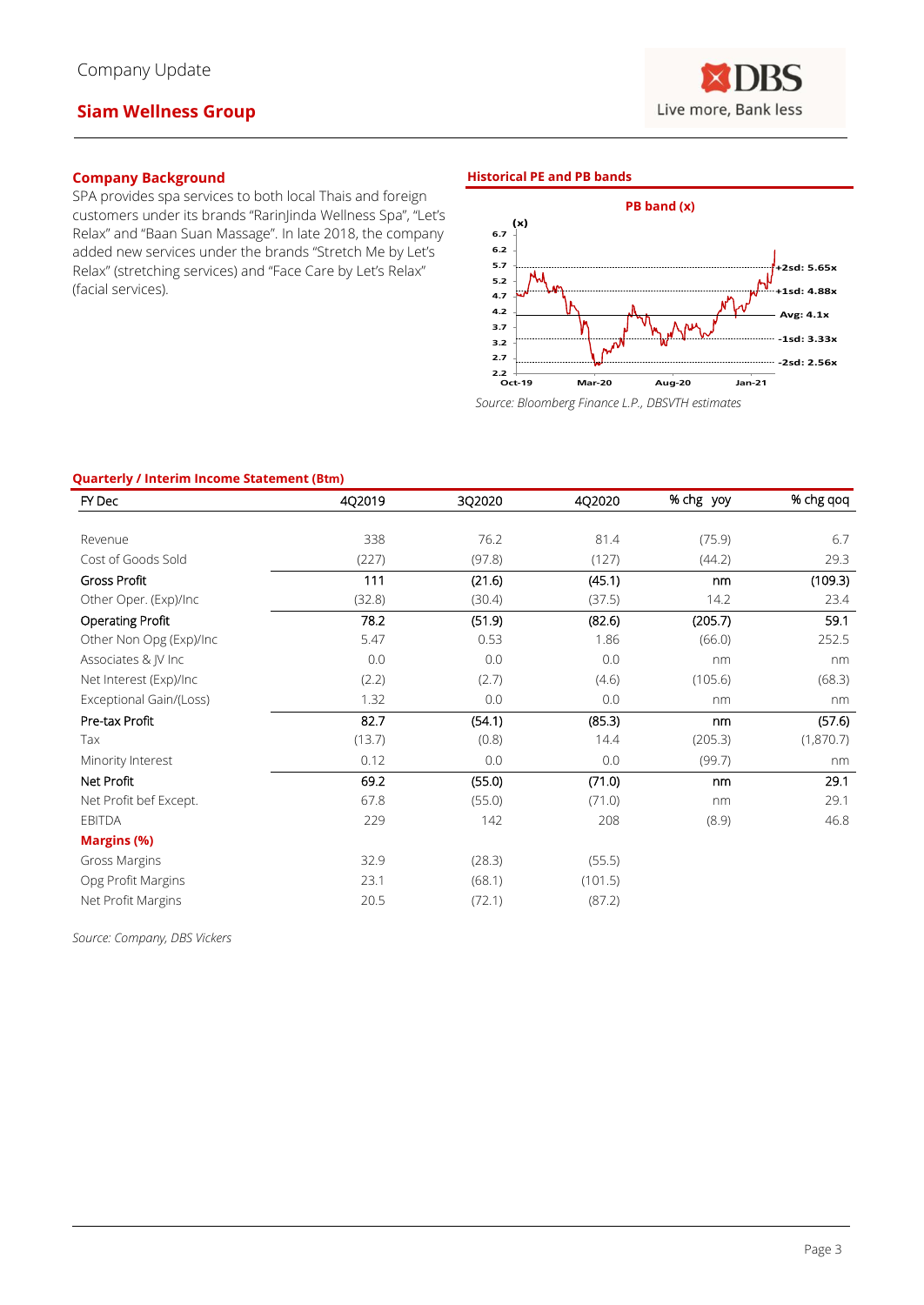

### **Key Assumptions**

| ney Assumptions                                   |        |        |         |         |         |
|---------------------------------------------------|--------|--------|---------|---------|---------|
| FY Dec                                            | 2018A  | 2019A  | 2020A   | 2021F   | 2022F   |
| Sales (Bt m)                                      | 1,134  | 1,384  | 427     | 778     | 1,196   |
| Gross margin (%)                                  | 33.9   | 31.9   | $-18.7$ | 4.4     | 25.6    |
| SGA/Sales (%)                                     | 13.4   | 11.6   | 27.8    | 17.0    | 10.8    |
| Effective tax rate                                | 15%    | 16%    | 1%      | 20%     | 20%     |
| Net profit margin (%)                             | 17.8   | 17.5   | $-48.0$ | $-10.9$ | 11.3    |
| <b>Segmental Breakdown</b>                        |        |        |         |         |         |
| <b>FY Dec</b>                                     | 2018A  | 2019A  | 2020A   | 2021F   | 2022E   |
| <b>Revenues (Btm)</b>                             |        |        |         |         |         |
| Spa&wellness                                      | 987    | 1,263  | 349     | 691     | 1,100   |
| Hotel&Food                                        | 68     | 51     | 17      | 17      | 19      |
| Others                                            | 70     | 70     | 61      | 70      | 77      |
| Total                                             | 1,134  | 1,384  | 427     | 778     | 1,196   |
| (%)                                               |        |        |         |         |         |
| Spa&wellness                                      | 87.0%  | 91.3%  | 81.7%   | 88.8%   | 92.0%   |
| Hotel&Food                                        | 6.0%   | 3.7%   | 4.0%    | 2.2%    | 1.6%    |
| Others                                            | 7.0%   | 5.1%   | 14.3%   | 9.0%    | 6.5%    |
| Total                                             | 100.0% | 100.0% | 100.0%  | 100.0%  | 100.0%  |
| <b>Income Statement (Btm)</b>                     |        |        |         |         |         |
| FY Dec                                            | 2018A  | 2019A  | 2020A   | 2021F   | 2022F   |
| Revenue                                           | 1,134  | 1,384  | 427     | 778     | 1,196   |
| Cost of Goods Sold                                | (750)  | (943)  | (507)   | (744)   | (890)   |
| <b>Gross Profit</b>                               | 384    | 441    | (79.7)  | 34.6    | 306     |
| Other Opng (Exp)/Inc                              | (152)  | (161)  | (119)   | (132)   | (129)   |
| <b>Operating Profit</b>                           | 232    | 281    | (198)   | (97.7)  | 177     |
| Other Non Opg (Exp)/Inc                           | 18.2   | 19.5   | 8.71    | 15.9    | 24.4    |
| Associates & JV Inc                               | 0.0    | 0.0    | 0.0     | 0.0     | 0.0     |
| Net Interest (Exp)/Inc                            | (8.8)  | (10.5) | (21.5)  | (26.6)  | (29.0)  |
| Exceptional Gain/(Loss)                           | 0.0    | 1.64   | (6.0)   | 0.0     | 0.0     |
| Pre-tax Profit                                    | 241    | 291    | (217)   | (108)   | 172     |
| Tax                                               | (35.4) | (45.2) | 15.0    | 21.7    | (34.5)  |
| Minority Interest                                 | 0.0    | (0.5)  | 0.0     | 0.0     | 0.0     |
| Preference Dividend                               | 0.0    | 0.0    | 0.0     | 0.0     | $0.0\,$ |
| Net Profit                                        | 206    | 245    | (202)   | (86.7)  | 138     |
| Net Profit before Except.                         | 206    | 244    | (196)   | (86.7)  | 138     |
| <b>EBITDA</b>                                     | 346    | 418    | 16.7    | 125     | 410     |
| Growth                                            |        |        |         |         |         |
| Revenue Gth (%)                                   | 19.7   | 22.0   | (69.1)  | 82.3    | 53.7    |
| EBITDA Gth (%)                                    | 19.3   | 20.8   | (96.0)  | 647.3   | 228.1   |
| Opg Profit Gth (%)                                | 17.1   | 21.1   | (170.7) | (50.8)  | (281.1) |
| Net Profit Gth (Pre-ex) (%)                       | 17.4   | 18.6   | nm      | 55.8    | nm      |
| <b>Margins &amp; Ratio</b>                        |        |        |         |         |         |
| Gross Margins (%)                                 | 33.9   | 31.9   | (18.7)  | 4.4     | 25.6    |
| Opg Profit Margin (%)                             | 20.4   | 20.3   | (46.5)  | (12.6)  | 14.8    |
| Net Profit Margin (%)                             | 18.1   | 17.7   | (47.4)  | (11.1)  | 11.5    |
| ROAE (%)                                          | 23.8   | 23.4   | (19.8)  | (10.4)  | 17.2    |
| <b>ROA (%)</b>                                    | 16.2   | 17.0   | (9.7)   | (3.3)   | 5.0     |
| ROCE (%)                                          | 17.3   | 18.3   | (10.6)  | (4.1)   | 5.9     |
| Div Payout Ratio (%)                              | 41.6   | 36.0   | N/A     | N/A     | 40.0    |
| Net Interest Cover (x)<br>Source: Company, DBSVTH | 26.2   | 26.8   | (9.2)   | (3.7)   | 6.1     |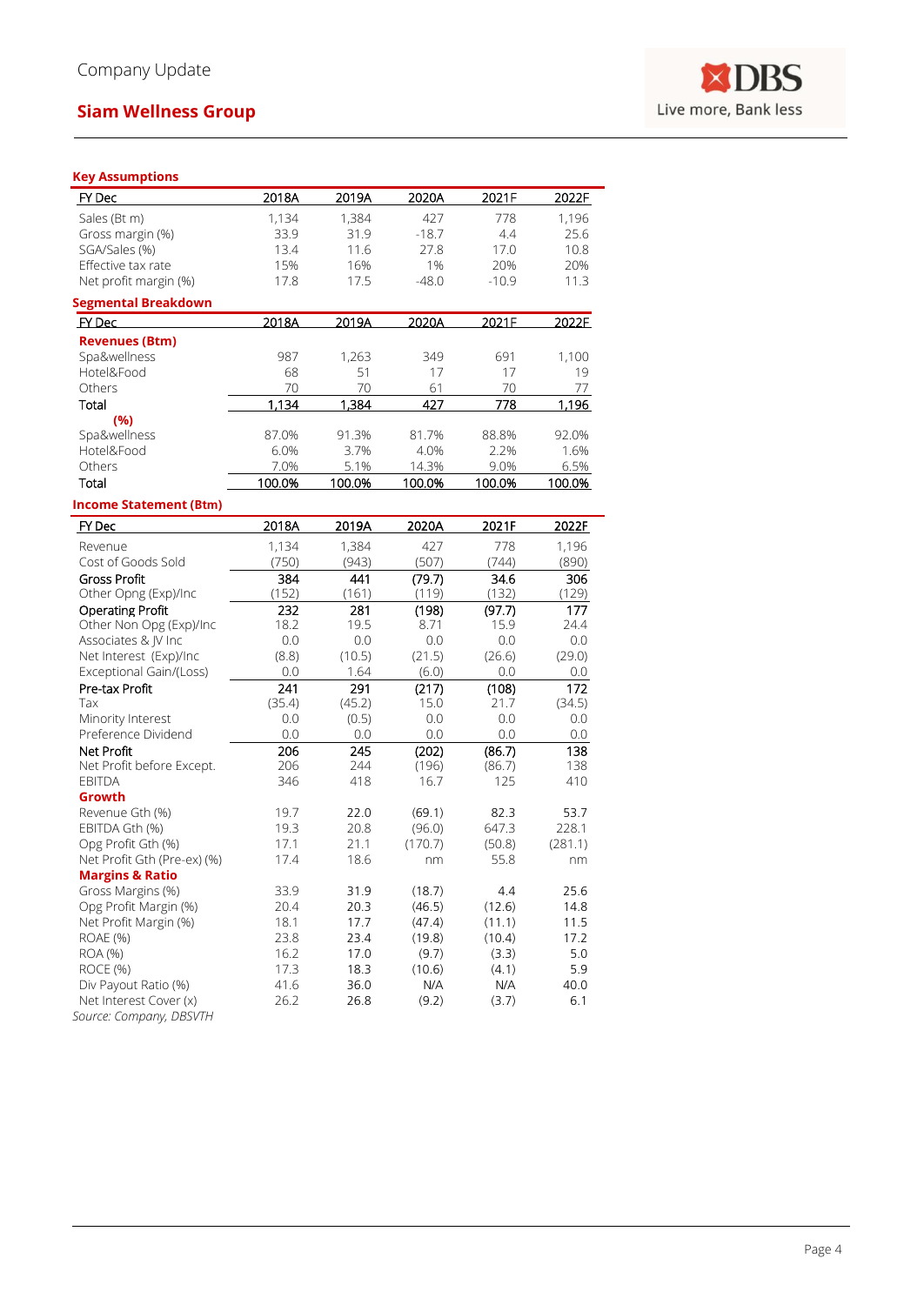#### **Quarterly Income Statement (Bt m )**

|        |        |            |        | 4Q2020  |
|--------|--------|------------|--------|---------|
|        |        |            |        |         |
| 338    | 238    | 31.5       | 76.2   | 81.4    |
| (227)  | (201)  | (81.6)     | (97.8) | (127)   |
| 111    | 37.1   | (50.1)     | (21.6) | (45.1)  |
| (32.8) | (30.3) | (20.5)     | (30.4) | (37.5)  |
| 78.2   | 6.83   | (70.7)     | (51.9) | (82.6)  |
| 5.47   | 5.74   | 0.59       | 0.53   | 1.86    |
| 0.0    | 0.0    | 0.0        | 0.0    | 0.0     |
| (2.2)  | (8.6)  | (5.6)      | (2.7)  | (4.6)   |
| 1.32   | 0.0    | (6.0)      | 0.0    | 0.0     |
| 82.7   | 3.99   | (81.7)     | (54.1) | (85.3)  |
| (13.7) | 0.36   | 1.06       | (0.8)  | 14.4    |
| 0.12   | 0.0    | 0.0        | 0.0    | 0.0     |
| 69.2   | 4.35   | (80.6)     | (55.0) | (71.0)  |
| 67.8   | 4.35   | (74.6)     | (55.0) | (71.0)  |
| 229    | 152    | 106        | 142    | 208     |
|        |        |            |        |         |
|        |        |            |        |         |
| (8.2)  | (29.6) | (86.8)     | 142.1  | 6.7     |
| 11.1   | (33.4) | (30.5)     | 34.2   | 46.8    |
| (2.4)  | (91.3) | (1, 134.7) | (26.5) | 59.1    |
| 0.2    | (93.6) | (1,815.4)  | (26.4) | 29.1    |
|        |        |            |        |         |
| 32.9   | 15.6   | (159.3)    | (28.3) | (55.5)  |
| 23.1   | 2.9    | (224.5)    | (68.1) | (101.5) |
| 20.5   | 1.8    | (256.1)    | (72.1) | (87.2)  |
|        | 402019 | 1Q2020     | 2Q2020 | 3Q2020  |

#### **Balance Sheet (Bt m )**

| $EY$ Dec                    | 2018A     | 2019A     | 2020A     | 2021F     | 2022F     |
|-----------------------------|-----------|-----------|-----------|-----------|-----------|
| Net Fixed Assets            | 1,067     | 1,083     | 1,075     | 1,088     | 1,014     |
|                             | 0.0       | 0.0       | 0.0       | 0.0       | 0.0       |
| Invts in Associates & IVs   |           |           |           |           |           |
| Other LT Assets             | 126       | 144       | 1,326     | 1,337     | 1,364     |
| Cash & ST Invts             | 111       | 126       | 115       | 26.7      | 126       |
| Inventory                   | 31.0      | 39.9      | 40.3      | 58.9      | 70.5      |
| Debtors                     | 23.5      | 37.2      | 21.8      | 53.8      | 82.7      |
| <b>Other Current Assets</b> | 9.65      | 86.3      | 54.8      | 99.9      | 154       |
| <b>Total Assets</b>         | 1,369     | 1,516     | 2,632     | 2,664     | 2,811     |
| ST Debt                     | 90.0      | 84.9      | 103       | 103       | 103       |
| Creditor                    | 83.4      | 96.7      | 44.7      | 106       | 126       |
| Other Current Liab          | 50.7      | 63.5      | 213       | 218       | 223       |
| LT Debt                     | 126       | 80.2      | 288       | 448       | 528       |
|                             |           |           |           |           |           |
| Other LT Liabilities        | 48.8      | 59.0      | 1,078     | 1,030     | 983       |
| Shareholder's Equity        | 970       | 1,132     | 905       | 759       | 847       |
| Minority Interests          | 0.0       | 0.01      | 0.0       | 0.0       | 0.0       |
| Total Cap. & Liab.          | 1,369     | 1,516     | 2,632     | 2,664     | 2,811     |
| Non-Cash Wkg. Capital       | (69.9)    | 3.21      | (141)     | (112)     | (42.2)    |
| Net Cash/(Debt)             | (105)     | (39.4)    | (277)     | (525)     | (506)     |
| Debtors Turn (avg days)     | 5.8       | 8.0       | 25.2      | 17.7      | 20.8      |
| Creditors Turn (avg days)   | 47.2      | 39.8      | 85.9      | 51.3      | 62.1      |
| Inventory Turn (avg days)   | 16.4      | 15.7      | 48.7      | 33.7      | 34.6      |
| Asset Turnover (x)          | 0.9       | 1.0       | 0.2       | 0.3       | 0.4       |
| Current Ratio (x)           | 0.8       | 1.2       | 0.6       | 0.6       | 1.0       |
| Quick Ratio (x)             | 0.6       | 0.7       | 0.4       | 0.2       | 0.5       |
| Net Debt/Equity (X)         | 0.1       | 0.0       | 0.3       | 0.7       | 0.6       |
| Net Debt/Equity ex MI (X)   | 0.1       | 0.0       | 0.3       | 0.7       | 0.6       |
| Capex to Debt (%)           | 101.9     | 95.7      | 36.1      | 40.6      | 21.9      |
| Z-Score (X)                 | <b>NA</b> | <b>NA</b> | <b>NA</b> | <b>NA</b> | <b>NA</b> |
| Source: Company, DBSVTH     |           |           |           |           |           |
|                             |           |           |           |           |           |

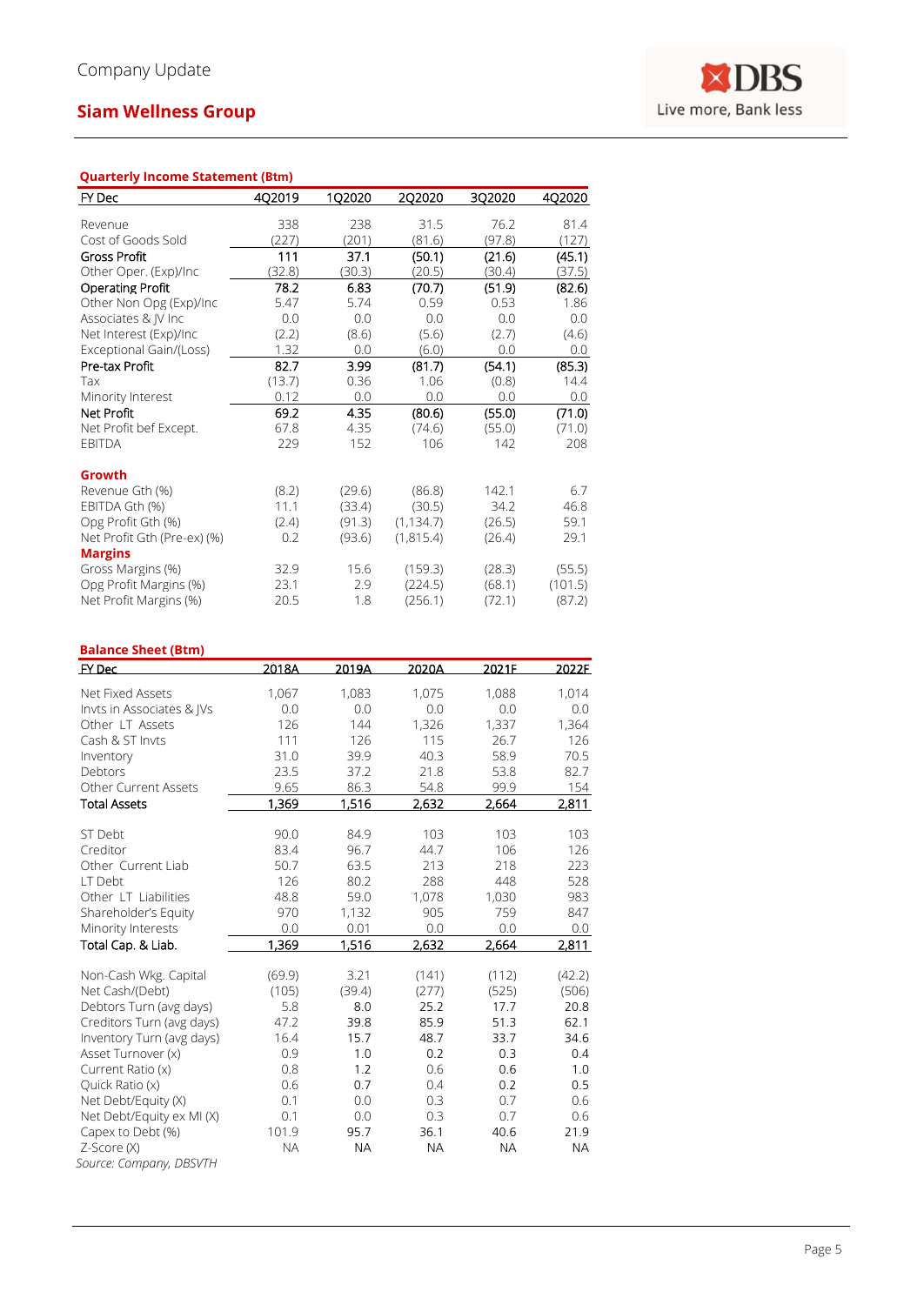#### **Cash Flow Statement (Btm)**

| FY Dec                  | 2018A  | 2019A  | 2020A  | 2021F  | 2022F  |
|-------------------------|--------|--------|--------|--------|--------|
| Pre-Tax Profit          | 241    | 291    | (217)  | (108)  | 172    |
|                         | 96.0   | 118    | 206    | 207    | 208    |
| Dep. & Amort.           |        |        |        |        |        |
| Tax Paid                | (35.4) | (45.2) | 15.0   | 21.7   | (34.5) |
| Assoc. & JV Inc/(loss)  | 0.0    | 0.0    | 0.0    | 0.0    | 0.0    |
| Chg in Wkg.Cap.         | 33.6   | (29.6) | 72.5   | (50.5) | (66.5) |
| Other Operating CF      | (16.8) | 0.0    | 0.0    | 0.0    | 0.0    |
| Net Operating CF        | 318    | 334    | 76.7   | 69.4   | 280    |
| Capital Exp.(net)       | (220)  | (158)  | (141)  | (224)  | (138)  |
| Other Invts.(net)       | 43.9   | (41.1) | 73.1   | 0.0    | 0.0    |
| Invts in Assoc. & JV    | 0.0    | 0.0    | 0.0    | 0.0    | 0.0    |
| Div from Assoc & IV     | 0.0    | 0.0    | 0.0    | 0.0    | 0.0    |
| Other Investing CF      | (43.2) | (16.1) | (63.5) | (93.3) | (67.7) |
| Net Investing CF        | (219)  | (215)  | (132)  | (317)  | (206)  |
| Div Paid                | (39.9) | (85.5) | (17.1) | 0.0    | (55.2) |
| Chg in Gross Debt       | (61.5) | (46.9) | 372    | 160    | 80.0   |
| Capital Issues          | 0.0    | 0.0    | 0.0    | 0.0    | 0.0    |
| Other Financing CF      | 15.1   | (4.0)  | 23.2   | 0.0    | 0.0    |
| Net Financing CF        | (86.3) | (136)  | 378    | 160    | 24.9   |
| Currency Adjustments    | 0.0    | 0.0    | 0.0    | 0.0    | 0.0    |
| Chg in Cash             | 12.7   | (17.5) | 323    | (87.9) | 98.9   |
| Opg CFPS (Bt)           | 0.50   | 0.64   | 0.01   | 0.14   | 0.40   |
| Free CFPS (Bt)          | 0.17   | 0.31   | (0.1)  | (0.2)  | 0.17   |
| Source: Company, DBSVTH |        |        |        |        |        |

#### **Target Price & Ratings History**



*Source: DBSVTH*

*Analyst: Nantika WIANGPHOEM, CFA*

THAI-CAC (as of Jun 2019) n/a Corporate Governance CG Rating (as of Oct 2019)

THAI-CAC is Companies participating in Thailand's Private Sector Collective Action Coalition Against Corruption programme (Thai CAC) under Thai Institute of Directors (as of May 2018) are categorised into:

Corporate Governance CG Rating is based on Thai Institute of Directors (IOD)'s annual assessment of corporate governance practices of listed companies. The assessment covers 235 criteria in five categories including board responsibilities (35% weighting), disclosure and transparency (20%), role of stakeholders (20%), equitable treatment of shareholders (10%) and rights of shareholders (15%). The IOD then assigns numbers of logos to each company based on their scoring as follows:

| S.No. | Date of<br>Report | Closing<br>Price | $12 - mth$<br>Target<br>Price | Rating |
|-------|-------------------|------------------|-------------------------------|--------|
| 1:    | 28 May 20         | 7.45             | 8.80                          | BUY    |
| 7.    | 27 Aug 20         | 6.70             | 8.80                          | BUY    |
| ٩.    | 14 Dec 20         | 755              | 8.80                          | BUY    |
| 4.    | 07 Jan 21         | 6.70             | 8.60                          | BUY    |

| Score      | <b>Description</b>                                       |                    |
|------------|----------------------------------------------------------|--------------------|
| Declared   | Companies that have declared their intention to join CAC |                    |
| Certified  | Companies certified by CAC.                              |                    |
| Score      | Range Number of Logo                                     | <b>Description</b> |
| $90 - 100$ |                                                          | <b>Excellent</b>   |
| 80-89      |                                                          | Very Good          |
| 70-79      |                                                          | Good               |
| 60-69      | <b>Incellera Identification Iden</b>                     | Satisfactory       |
| 50-59      |                                                          | Pass               |
| 50<        | No logo given                                            | N/A                |
|            |                                                          |                    |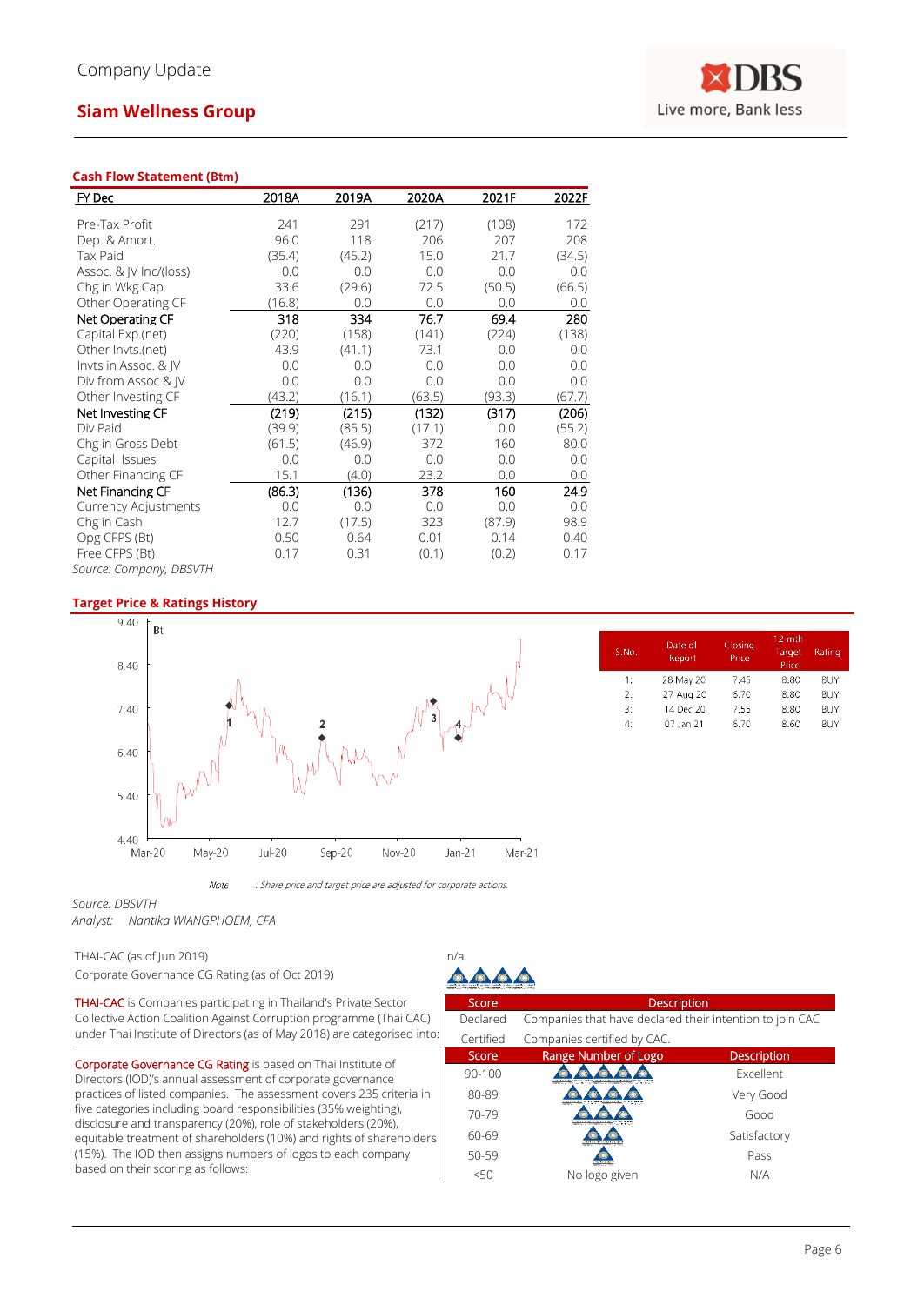DBSVTH recommendations are based on an Absolute Total Return\* Rating system, defined as follows:

STRONG BUY (>20% total return over the next 3 months, with identifiable share price catalysts within this time frame)

BUY (>15% total return over the next 12 months for small caps, >10% for large caps)

HOLD (-10% to +15% total return over the next 12 months for small caps, -10% to +10% for large caps)

FULLY VALUED (negative total return, i.e., > -10% over the next 12 months)

SELL (negative total return of > -20% over the next 3 months, with identifiable share price catalysts within this time frame)

*\*Share price appreciation + dividends*

Completed Date: 11 Mar 2021 07:02:28 (THA) Dissemination Date: 11 Mar 2021 07:07:52 (THA)

Sources for all charts and tables are DBSVTH unless otherwise specified.

#### GENERAL DISCLOSURE/DISCLAIMER

This report is prepared by DBS Vickers Securities (Thailand) Co Ltd ("DBSVTH"). This report is solely intended for the clients of DBS Bank Ltd, DBS Vickers Securities (Singapore) Pte Ltd, its respective connected and associated corporations and affiliates only and no part of this document may be (i) copied, photocopied or duplicated in any form or by any means or (ii) redistributed without the prior written consent of DBS Vickers Securities (Thailand) Co Ltd (''DBSVTH'').

The research set out in this report is based on information obtained from sources believed to be reliable, but we (which collectively refers to DBS Bank Ltd, its respective connected and associated corporations, affiliates and their respective directors, officers, employees and agents (collectively, the "DBS Group") have not conducted due diligence on any of the companies, verified any information or sources or taken into account any other factors which we may consider to be relevant or appropriate in preparing the research. Accordingly, we do not make any representation or warranty as to the accuracy, completeness or correctness of the research set out in this report. Opinions expressed are subject to change without notice. This research is prepared for general circulation. Any recommendation contained in this document does not have regard to the specific investment objectives, financial situation and the particular needs of any specific addressee. This document is for the information of addressees only and is not to be taken in substitution for the exercise of judgement by addressees, who should obtain separate independent legal or financial advice. The DBS Group accepts no liability whatsoever for any direct, indirect and/or consequential loss (including any claims for loss of profit) arising from any use of and/or reliance upon this document and/or further communication given in relation to this document. This document is not to be construed as an offer or a solicitation of an offer to buy or sell any securities. The DBS Group, along with its affiliates and/or persons associated with any of them may from time to time have interests in the securities mentioned in this document. The DBS Group, may have positions in, and may effect transactions in securities mentioned herein and may also perform or seek to perform broking, investment banking and other banking services for these companies.

Any valuations, opinions, estimates, forecasts, ratings or risk assessments herein constitutes a judgment as of the date of this report, and there can be no assurance that future results or events will be consistent with any such valuations, opinions, estimates, forecasts, ratings or risk assessments. The information in this document is subject to change without notice, its accuracy is not guaranteed, it may be incomplete or condensed, it may not contain all material information concerning the company (or companies) referred to in this report and the DBS Group is under no obligation to update the information in this report.

This publication has not been reviewed or authorized by any regulatory authority in Singapore, Hong Kong or elsewhere. There is no planned schedule or frequency for updating research publication relating to any issuer.

The valuations, opinions, estimates, forecasts, ratings or risk assessments described in this report were based upon a number of estimates and assumptions and are inherently subject to significant uncertainties and contingencies. It can be expected that one or more of the estimates on which the valuations, opinions, estimates, forecasts, ratings or risk assessments were based will not materialize or will vary significantly from actual results. Therefore, the inclusion of the valuations, opinions, estimates, forecasts, ratings or risk assessments described herein IS NOT TO BE RELIED UPON as a representation and/or warranty by the DBS Group (and/or any persons associated with the aforesaid entities), that:

- (a) such valuations, opinions, estimates, forecasts, ratings or risk assessments or their underlying assumptions will be achieved, and
- (b) there is any assurance that future results or events will be consistent with any such valuations, opinions, estimates, forecasts, ratings or risk assessments stated therein.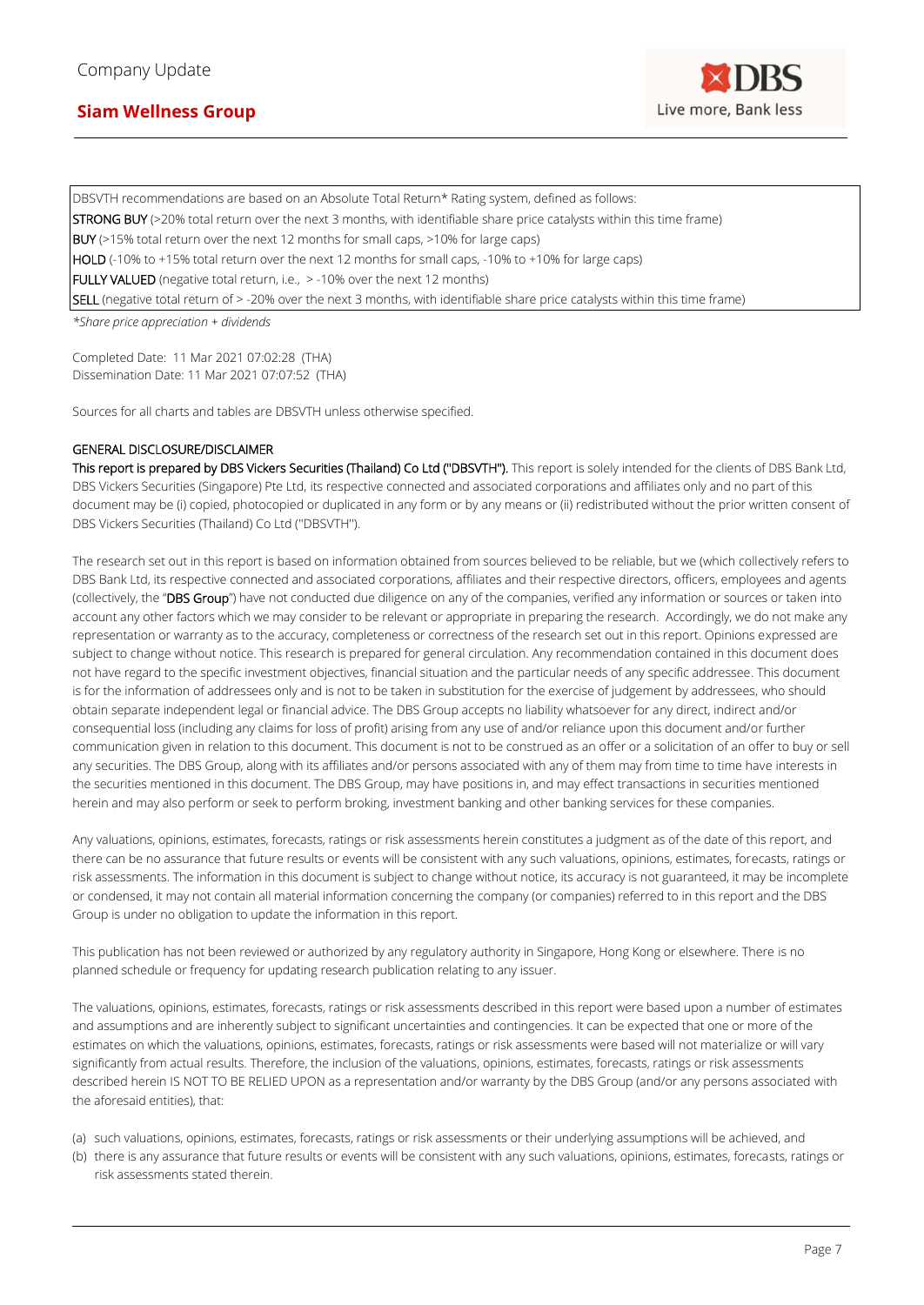Please contact the primary analyst for valuation methodologies and assumptions associated with the covered companies or price targets. Any assumptions made in this report that refers to commodities, are for the purposes of making forecasts for the company (or companies) mentioned herein. They are not to be construed as recommendations to trade in the physical commodity or in the futures contract relating to the commodity referred to in this report.

DBSVUSA, a US-registered broker-dealer, does not have its own investment banking or research department, has not participated in any public offering of securities as a manager or co-manager or in any other investment banking transaction in the past twelve months and does not engage in market-making.

### ANALYST CERTIFICATION

The research analyst(s) primarily responsible for the content of this research report, in part or in whole, certifies that the views about the companies and their securities expressed in this report accurately reflect his/her personal views. The analyst(s) also certifies that no part of his/her compensation was, is, or will be, directly or indirectly, related to specific recommendations or views expressed in the report. The research analyst (s) primarily responsible for the content of this research report, in part or in whole, certifies that he or his associate<sup>1</sup> does not serve as an officer of the issuer or the new listing applicant (which includes in the case of a real estate investment trust, an officer of the management company of the real estate investment trust; and in the case of any other entity, an officer or its equivalent counterparty of the entity who is responsible for the management of the issuer or the new listing applicant) and the research analyst(s) primarily responsible for the content of this research report or his associate does not have financial interests $^2$  in relation to an issuer or a new listing applicant that the analyst reviews. DBS Group has procedures in place to eliminate, avoid and manage any potential conflicts of interests that may arise in connection with the production of research reports. The research analyst(s) responsible for this report operates as part of a separate and independent team to the investment banking function of the DBS Group and procedures are in place to ensure that confidential information held by either the research or investment banking function is handled appropriately. There is no direct link of DBS Group's compensation to any specific investment banking function of the DBS Group.

#### COMPANY-SPECIFIC / REGULATORY DISCLOSURES

- 1. DBS Bank Ltd, DBS HK, DBS Vickers Securities (Singapore) Pte Ltd (''DBSVS'') or their subsidiaries and/or other affiliates do not have a proprietary position in the securities recommended in this report as of 28 Feb 2021.
- 2. Neither DBS Bank Ltd nor DBS HK market makes in equity securities of the issuer(s) or company(ies) mentioned in this Research Report.

#### Compensation for investment banking services:

3. DBSVUSA does not have its own investment banking or research department, nor has it participated in any public offering of securities as a manager or co-manager or in any other investment banking transaction in the past twelve months. Any US persons wishing to obtain further information, including any clarification on disclosures in this disclaimer, or to effect a transaction in any security discussed in this document should contact DBSVUSA exclusively.

#### Disclosure of previous investment recommendation produced:

DBS Bank Ltd, DBS Vickers Securities (Singapore) Pte Ltd ("DBSVS"), their subsidiaries and/or other affiliates may have published other investment recommendations in respect of the same securities / instruments recommended in this research report during the preceding 12 months. Please contact the primary analyst listed in the first page of this report to view previous investment recommendations published by DBS Bank Ltd, DBS Vickers Securities (Singapore) Pte Ltd (''DBSVS''), their subsidiaries and/or other affiliates in the preceding 12 months.

<sup>&</sup>lt;sup>1</sup> An associate is defined as (i) the spouse, or any minor child (natural or adopted) or minor step-child, of the analyst; (ii) the trustee of a trust of which the analyst, his spouse, minor child (natural or adopted) or minor step-child, is a beneficiary or discretionary object; or (iii) another person accustomed or obliged to act in accordance with the directions or instructions of the analyst.

<sup>&</sup>lt;sup>2</sup> Financial interest is defined as interests that are commonly known financial interest, such as investment in the securities in respect of an issuer or a new listing applicant, or financial accommodation arrangement between the issuer or the new listing applicant and the firm or analysis. This term does not include commercial lending conducted at arm's length, or investments in any collective investment scheme other than an issuer or new listing applicant notwithstanding the fact that the scheme has investments in securities in respect of an issuer or a new listing applicant.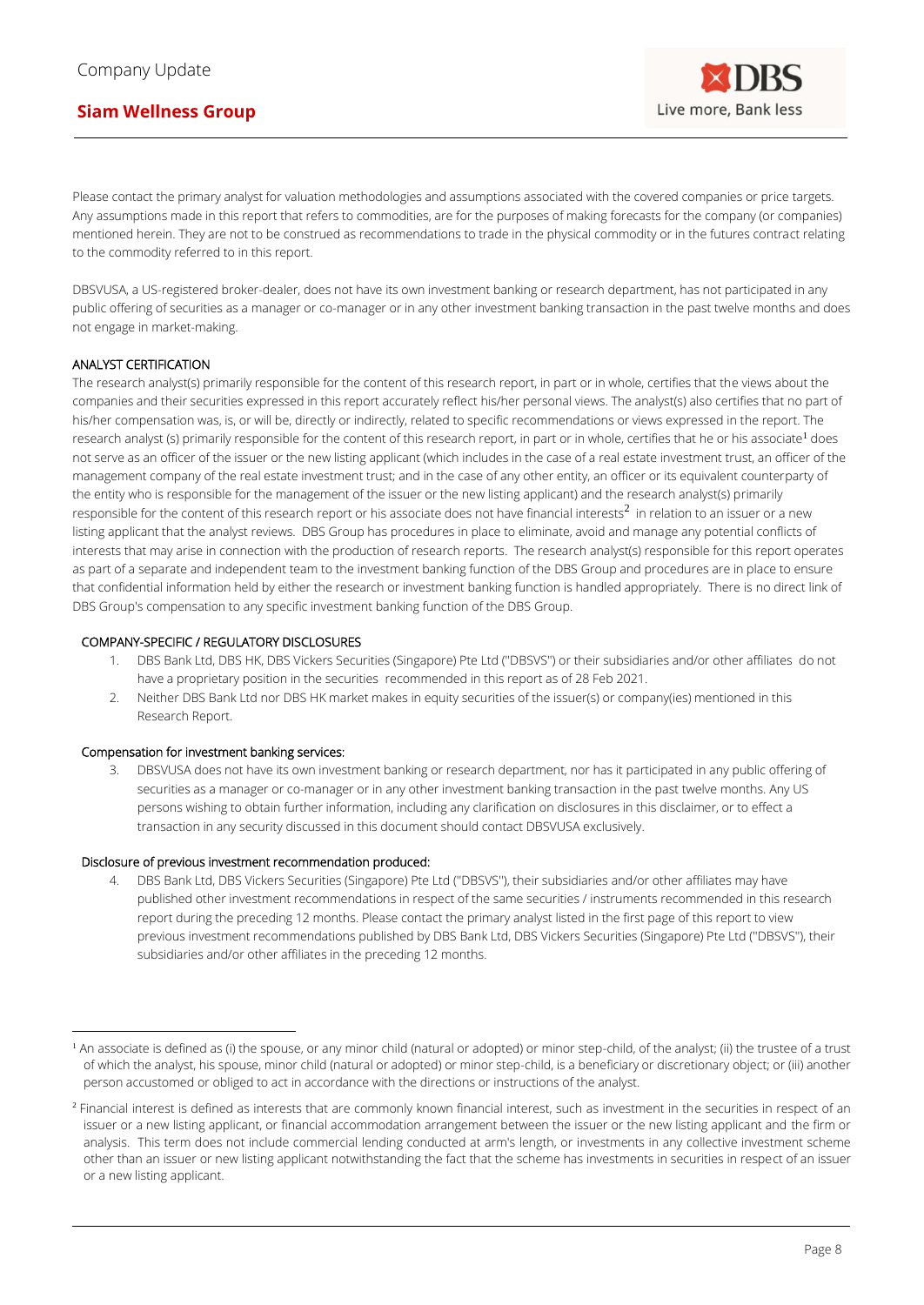

### RESTRICTIONS ON DISTRIBUTION

|           | אוטוו טפואז כוש אוט כאוטוו טוא נכבא                                                                                                                                                                                                                                                                                                                                                                                                                                                                                                                                                                                                                                                                                                                                                                                                                                                                                                                                                                                                                                                   |
|-----------|---------------------------------------------------------------------------------------------------------------------------------------------------------------------------------------------------------------------------------------------------------------------------------------------------------------------------------------------------------------------------------------------------------------------------------------------------------------------------------------------------------------------------------------------------------------------------------------------------------------------------------------------------------------------------------------------------------------------------------------------------------------------------------------------------------------------------------------------------------------------------------------------------------------------------------------------------------------------------------------------------------------------------------------------------------------------------------------|
| General   | This report is not directed to, or intended for distribution to or use by, any person or entity who is a citizen or<br>resident of or located in any locality, state, country or other jurisdiction where such distribution, publication,<br>availability or use would be contrary to law or regulation.                                                                                                                                                                                                                                                                                                                                                                                                                                                                                                                                                                                                                                                                                                                                                                              |
| Australia | This report is being distributed in Australia by DBS Bank Ltd, DBSVS or DBSV HK. DBS Bank Ltd holds Australian<br>Financial Services Licence no. 475946.                                                                                                                                                                                                                                                                                                                                                                                                                                                                                                                                                                                                                                                                                                                                                                                                                                                                                                                              |
|           | DBSVS and DBSV HK are exempted from the requirement to hold an Australian Financial Services Licence under<br>the Corporation Act 2001 ("CA") in respect of financial services provided to the recipients. Both DBS Bank Ltd and<br>DBSVS are regulated by the Monetary Authority of Singapore under the laws of Singapore, and DBSV HK is<br>regulated by the Hong Kong Securities and Futures Commission under the laws of Hong Kong, which differ from<br>Australian laws.                                                                                                                                                                                                                                                                                                                                                                                                                                                                                                                                                                                                         |
|           | Distribution of this report is intended only for "wholesale investors" within the meaning of the CA.                                                                                                                                                                                                                                                                                                                                                                                                                                                                                                                                                                                                                                                                                                                                                                                                                                                                                                                                                                                  |
| Hong Kong | This report has been prepared by an entity(ies) which is not licensed by the Hong Kong Securities and Futures<br>Commission to carry on the regulated activity of advising on securities pursuant to the Securities and Futures<br>Ordinance (Chapter 571 of the Laws of Hong Kong). This report is being distributed in Hong Kong and is<br>attributable to DBS Bank (Hong Kong) Limited, a registered institution registered with the Hong Kong Securities<br>and Futures Commission to carry on the regulated activity of advising on securities pursuant to the Securities and<br>Futures Ordinance (Chapter 571 of the Laws of Hong Kong). DBS Bank Ltd., Hong Kong Branch is a limited liability<br>company incorporated in Singapore.                                                                                                                                                                                                                                                                                                                                          |
|           | For any query regarding the materials herein, please contact Carol Wu (Reg No. AH8283) at dbsvhk@dbs.com                                                                                                                                                                                                                                                                                                                                                                                                                                                                                                                                                                                                                                                                                                                                                                                                                                                                                                                                                                              |
| Indonesia | This report is being distributed in Indonesia by PT DBS Vickers Sekuritas Indonesia.                                                                                                                                                                                                                                                                                                                                                                                                                                                                                                                                                                                                                                                                                                                                                                                                                                                                                                                                                                                                  |
| Malaysia  | This report is distributed in Malaysia by AllianceDBS Research Sdn Bhd ("ADBSR"). Recipients of this report,<br>received from ADBSR are to contact the undersigned at 603-2604 3333 in respect of any matters arising from or in<br>connection with this report. In addition to the General Disclosure/Disclaimer found at the preceding page,<br>recipients of this report are advised that ADBSR (the preparer of this report), its holding company Alliance<br>Investment Bank Berhad, their respective connected and associated corporations, affiliates, their directors, officers,<br>employees, agents and parties related or associated with any of them may have positions in, and may effect<br>transactions in the securities mentioned herein and may also perform or seek to perform broking, investment<br>banking/corporate advisory and other services for the subject companies. They may also have received<br>compensation and/or seek to obtain compensation for broking, investment banking/corporate advisory and other<br>services from the subject companies. |
|           |                                                                                                                                                                                                                                                                                                                                                                                                                                                                                                                                                                                                                                                                                                                                                                                                                                                                                                                                                                                                                                                                                       |
|           | Wong Ming Tek, Executive Director, ADBSR                                                                                                                                                                                                                                                                                                                                                                                                                                                                                                                                                                                                                                                                                                                                                                                                                                                                                                                                                                                                                                              |
| Singapore | This report is distributed in Singapore by DBS Bank Ltd (Company Regn. No. 196800306E) or DBSVS (Company<br>Regn No. 198600294G), both of which are Exempt Financial Advisers as defined in the Financial Advisers Act and<br>regulated by the Monetary Authority of Singapore. DBS Bank Ltd and/or DBSVS, may distribute reports produced<br>by its respective foreign entities, affiliates or other foreign research houses pursuant to an arrangement under<br>Regulation 32C of the Financial Advisers Regulations. Where the report is distributed in Singapore to a person who<br>is not an Accredited Investor, Expert Investor or an Institutional Investor, DBS Bank Ltd accepts legal responsibility<br>for the contents of the report to such persons only to the extent required by law. Singapore recipients should<br>contact DBS Bank Ltd at 6327 2288 for matters arising from, or in connection with the report.                                                                                                                                                     |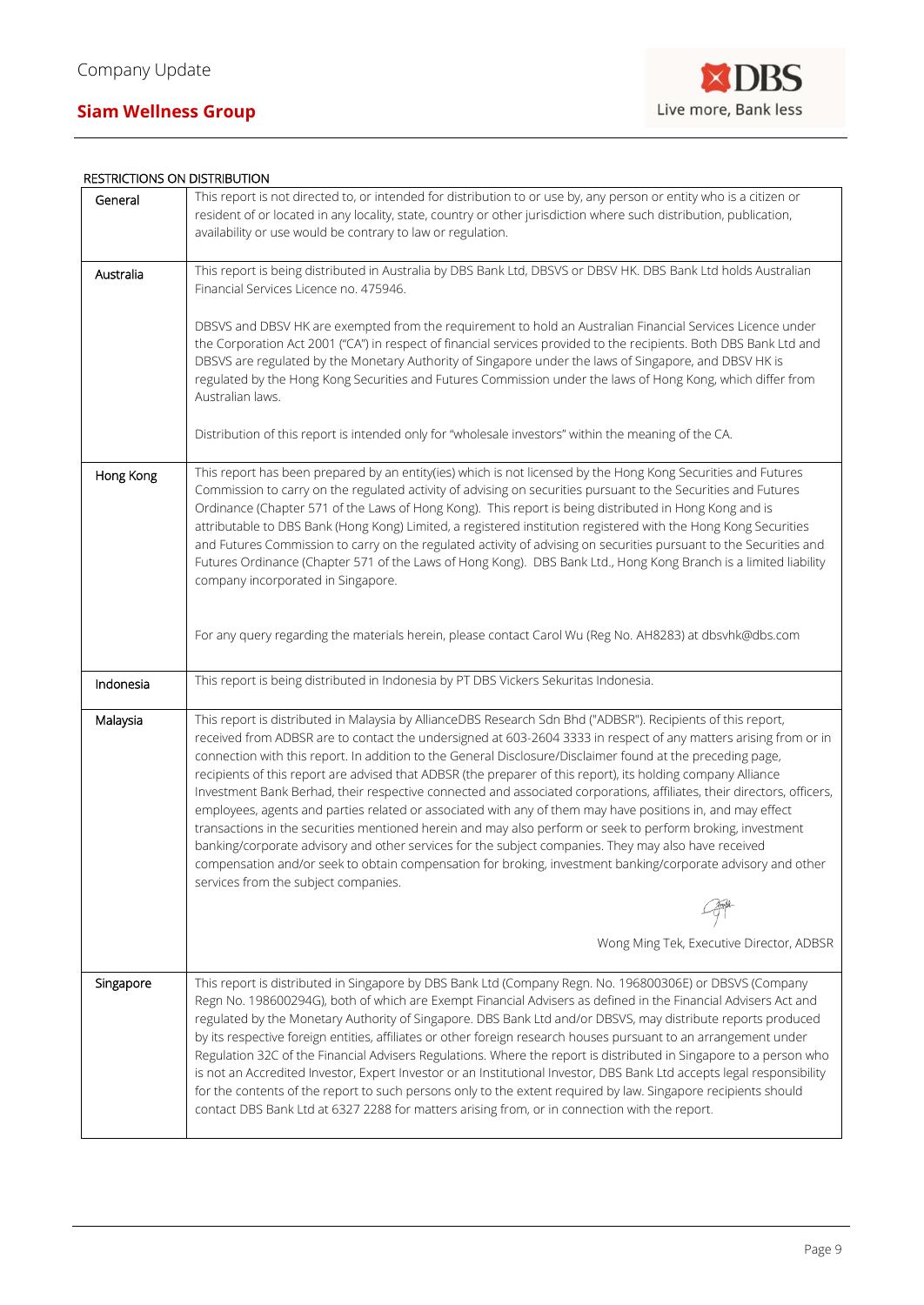

| Thailand                                      | This report is being distributed in Thailand by DBS Vickers Securities (Thailand) Co Ltd.                                                                                                                                                                                                                                                                                                                                                                                                                                                                                                                                                                                                                                                                                                                                                                                                                                                                                                                                |
|-----------------------------------------------|--------------------------------------------------------------------------------------------------------------------------------------------------------------------------------------------------------------------------------------------------------------------------------------------------------------------------------------------------------------------------------------------------------------------------------------------------------------------------------------------------------------------------------------------------------------------------------------------------------------------------------------------------------------------------------------------------------------------------------------------------------------------------------------------------------------------------------------------------------------------------------------------------------------------------------------------------------------------------------------------------------------------------|
| United<br>Kingdom                             | This report is produced by DBS Vickers Securities (Thailand) Co Ltd which is regulated by the Securities and<br>Exchange Commission, Thailand.                                                                                                                                                                                                                                                                                                                                                                                                                                                                                                                                                                                                                                                                                                                                                                                                                                                                           |
|                                               | This report is disseminated in the United Kingdom by DBS Vickers Securities (UK) Ltd, ("DBSVUK"). DBSVUK is<br>authorised and regulated by the Financial Conduct Authority in the United Kingdom.                                                                                                                                                                                                                                                                                                                                                                                                                                                                                                                                                                                                                                                                                                                                                                                                                        |
|                                               | In respect of the United Kingdom, this report is solely intended for the clients of DBSVUK, its respective connected<br>and associated corporations and affiliates only and no part of this document may be (i) copied, photocopied or<br>duplicated in any form or by any means or (ii) redistributed without the prior written consent of DBSVUK. This<br>communication is directed at persons having professional experience in matters relating to investments. Any<br>investment activity following from this communication will only be engaged in with such persons. Persons who do<br>not have professional experience in matters relating to investments should not rely on this communication.                                                                                                                                                                                                                                                                                                                 |
| Dubai<br>International<br>Financial<br>Centre | This research report is being distributed by DBS Bank Ltd., (DIFC Branch) having its office at units 608 - 610, 6 <sup>th</sup><br>Floor, Gate Precinct Building 5, PO Box 506538, DIFC, Dubai, United Arab Emirates. DBS Bank Ltd., (DIFC Branch) is<br>regulated by The Dubai Financial Services Authority. This research report is intended only for professional clients (as<br>defined in the DFSA rulebook) and no other person may act upon it.                                                                                                                                                                                                                                                                                                                                                                                                                                                                                                                                                                   |
| <b>United Arab</b><br>Emirates                | This report is provided by DBS Bank Ltd (Company Regn. No. 196800306E) which is an Exempt Financial Adviser as<br>defined in the Financial Advisers Act and regulated by the Monetary Authority of Singapore. This report is for<br>information purposes only and should not be relied upon or acted on by the recipient or considered as a<br>solicitation or inducement to buy or sell any financial product. It does not constitute a personal recommendation or<br>take into account the particular investment objectives, financial situation, or needs of individual clients. You should<br>contact your relationship manager or investment adviser if you need advice on the merits of buying, selling or<br>holding a particular investment. You should note that the information in this report may be out of date and it is not<br>represented or warranted to be accurate, timely or complete. This report or any portion thereof may not be<br>reprinted, sold or redistributed without our written consent. |
| <b>United States</b>                          | This report was prepared by DBS Vickers Securities (Thailand) Co Ltd ("DBSVTH"). DBSVUSA did not participate in its<br>preparation. The research analyst(s) named on this report are not registered as research analysts with FINRA and<br>are not associated persons of DBSVUSA. The research analyst(s) are not subject to FINRA Rule 2241 restrictions on<br>analyst compensation, communications with a subject company, public appearances and trading securities held by<br>a research analyst. This report is being distributed in the United States by DBSVUSA, which accepts responsibility for<br>its contents. This report may only be distributed to Major U.S. Institutional Investors (as defined in SEC Rule 15a-6)<br>and to such other institutional investors and qualified persons as DBSVUSA may authorize. Any U.S. person<br>receiving this report who wishes to effect transactions in any securities referred to herein should contact DBSVUSA<br>directly and not its affiliate.                |
| Other<br>jurisdictions                        | In any other jurisdictions, except if otherwise restricted by laws or regulations, this report is intended only for<br>qualified, professional, institutional or sophisticated investors as defined in the laws and regulations of such<br>jurisdictions.                                                                                                                                                                                                                                                                                                                                                                                                                                                                                                                                                                                                                                                                                                                                                                |